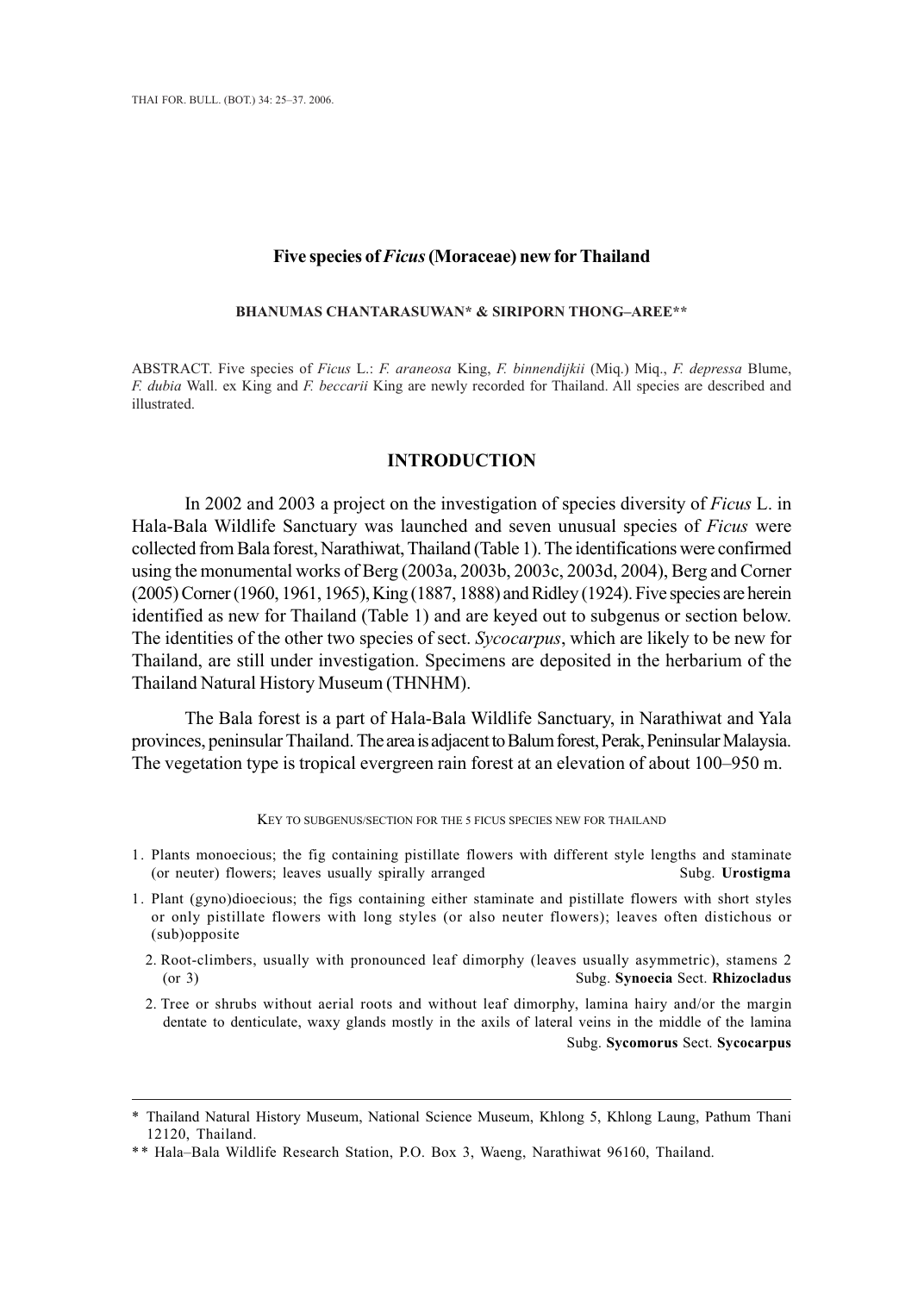### FICUS subgenus SYNOECIA section RHIZOCLADUS

**Ficus araneosa** King in Ann. Roy. Bot. Gard. (Calcutta) 1(2): 136, t. 170. 1888; Ridl., Fl. Malay Penins. 3: 345. 1924; Berg & Corner in Fl. Males. 17(2): 522–523. 2005. Figs. 1, 6A.

Root-climber. Young branches densely covered with grey-villous hairs, old glabrous. Leafy twig 3 – 3.5 mm thick. Leaves distichous; lamina elliptic to ovate, 6.5–9 x 2.5–3.6 cm, symmetric, coriaceous, apex acute to acuminate, base rounded, margin entire, revolute; upper surface glabrous or tomentose on the midrib, lower surface densely grey-villous; lateral veins 4–5 pairs, the basal pair up to 1/2–3/5 the length of the lamina, tertiary venation reticulate, areoles small; waxy gland in the axils of the basal lateral veins and axils of some other lateral veins; petiole 0.7–1 cm long, densely grey villous, stipules 0.6–0.8 cm long, with dense grey tomentum, caducous. Figs axillary, in pairs or clustered, also on minute spurs just below the leaves; subsessile; basal bracts 0.5–1 mm long, persistent; receptacle subglobose to obovoid, 0.6–0.8 cm. in diameter when fresh, 0.5–0.6 cm in diameter when dry, densely whitish villous, yellow at maturity; apex convex, ostiole 0.5–1 mm in diameter; male flowers ostiolar, with 4 tepals, stamens 2; female flowers with 4 tepals, ovary oblongoid; gall flowers with 4 tepals, ovary ovoid-oblongoid.

Thailand.— PENINSULAR: Narathiwat [Ban Bala, Waeng district, altitude about 100 – 350 m, 19 April 2003, *Bhanu* 190403-1 (**THNHM**)].

Distribution.— Peninsular Malaysia (Perak), Sumatra (Sibolangit).

Ecology.— Tropical evergreen rain forest.

### FICUS subgenus UROSTIGMA

KEY TO THE NEWLY DISCOVERED SPECIES

| F. depressa     |
|-----------------|
|                 |
| F. binnendijkii |
| F. dubia        |
|                 |

**Ficus binnendijkii** (Miq.) Miq., Ann. Mus. Bot. Lugd. Bat. 3: 288. 1867; Ridl., Fl. Malay Penins. 3: 336. 1924; Berg & Corner in Fl. Males. 17(2): 633–634. 2005. Figs. 2, 6B.

Tree up to 35 m tall, hemi-epiphytic, secondarily terrestrial. Leafy twig 1.5–2 mm thick, glabrous. Leaves alternate, lamina ovate to lanceolate, 3.5–8.5 x 1.3–2.5 cm, subcoriaceous to coriaceous, apex acuminate, the acumen obtuse to acute, base acute to obtuse, margin entire, both surfaces glabrous; lateral veins 5–7 pairs, the basal pair up to 1/ 5–2/7 the length of the lamina, tertiary venation parallel to the lateral veins and minutely reticulate, waxy gland at the base of the midrib; petiole 0.4–1 cm long, 1–1.3 mm thick, glabrous, blackish when dry; stipules 0.6–1.1 cm long, glabrous, caducous. Figs axillary, in pairs, sessile; basal bracts 3, 0.5–1 mm long, glabrous, persistent; receptacle globose (subglobose when young), 0.4–0.5 cm in diameter when fresh, 0.3–0.4 cm in diameter when dry, glabrous, white(?) at maturity, apex slightly concave, ostiole 1–1.5 mm in diameter; male flowers pedicellate, scattered all over the receptacle, tepals 3, stamen 1; female flowers sessile, tepals 3, ovary ellipsoid; gall flower sessile, tepals 3, ovary ovoid.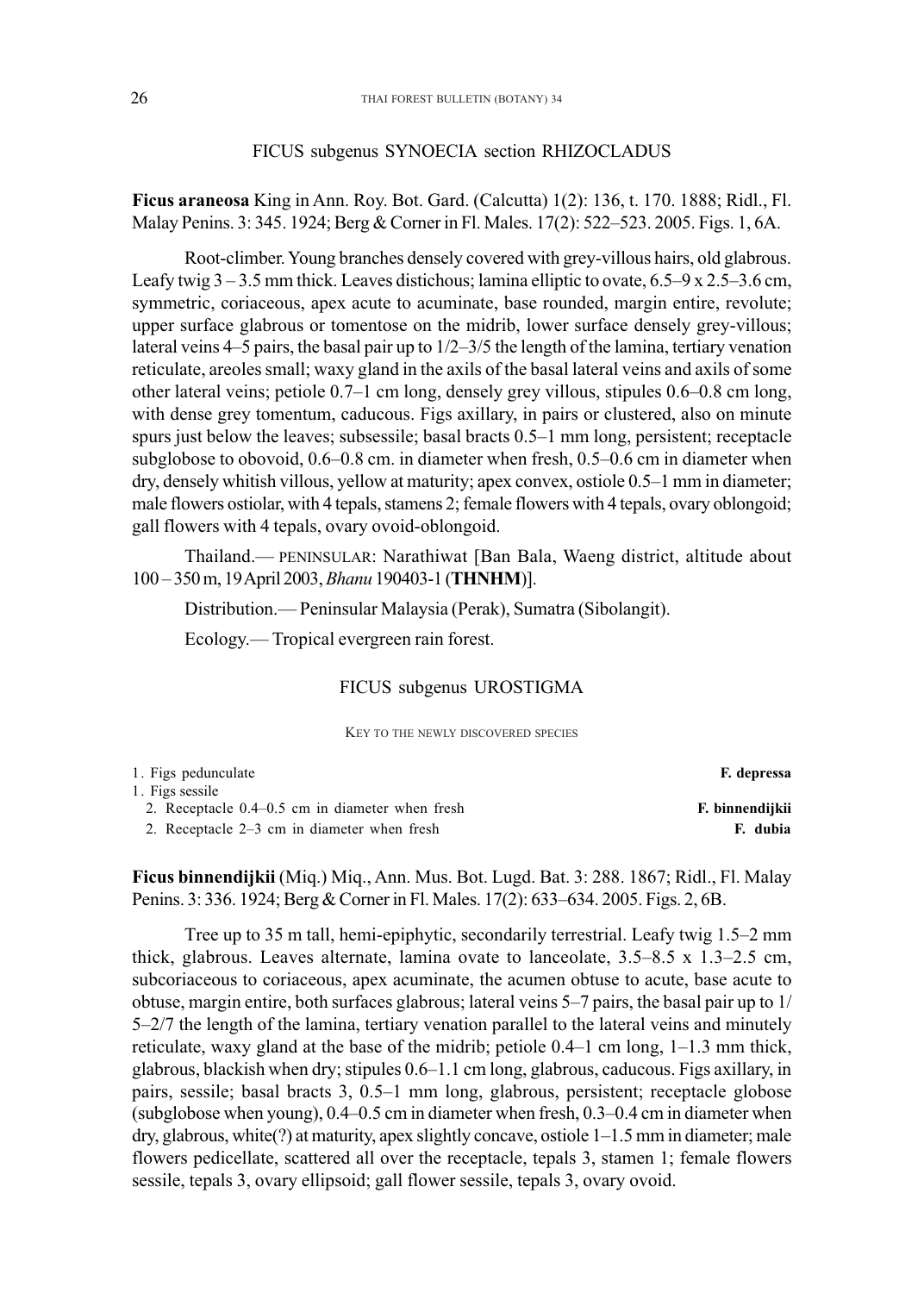

Figure 1. *Ficus araneosa* King: A. branch with syconia; B. male flower; C. gall flower; D. female flower.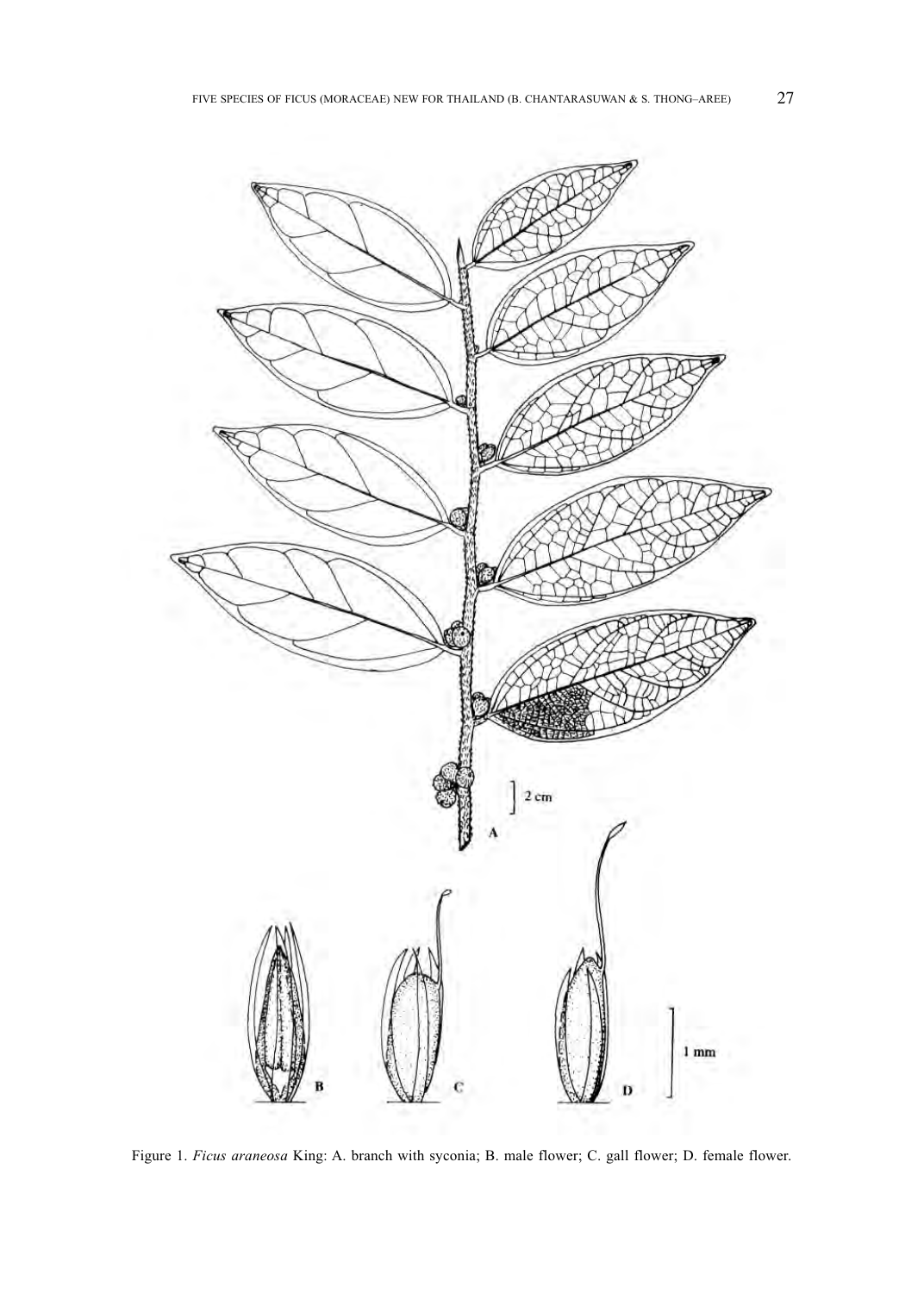

Figure 2. *Ficus binnendijkii* (Miq.) Miq.: A. branch with syconia; B. male flower; C. gall flower; D. female flower.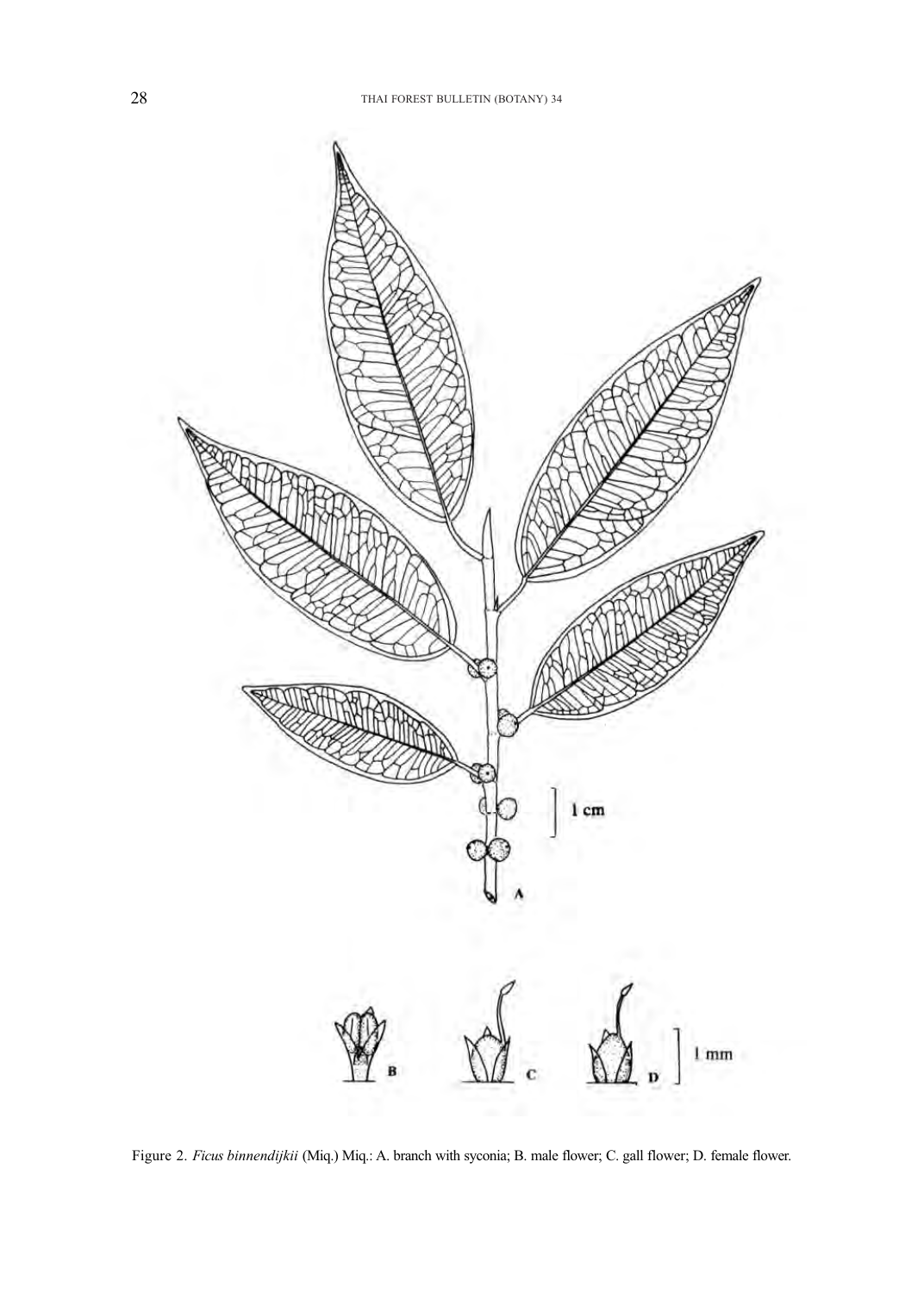Thailand.— PENINSULAR: Narathiwat [Ban Ya De, Sukhirin district, altitude 450 m, 14 Dec. 2002, *Bhanu* 141202–6 (**THNHM**); Ban Phukhaothong, Sukhirin district, altitude 150 m, 16 June 2003, *Bhanu* 160603–1 (**THNHM**)].

Distribution.— Peninsular Malaysia, Java, Borneo.

Ecology.— Tropical evergreen rain forest.

Note.— In Bala, forest this species is always hemi-epiphytic.

**Ficus depressa** Blume, Cat. 35 (1823); Berg & Corner in Fl. Males. 17(2): 650–651. 2005. Figs. 3, 6C.

Climber, or hemi–epiphytic treelet. Leafy twig 3–4 mm thick, angular, glabrous. Leaves spirally arranged; lamina ovate to oblong, 8–14 x 3–6 cm, coriaceous, apex acute to acuminate, base obtuse to rounded, margin entire and undulate; upper surface glabrous, lower surfaces hairy on the midrib, mainly in the axils of lateral veins, lateral veins 8–10 pairs, the basal pair up to 1/7–1/5 the length of the lamina, tertiary venation reticulate; waxy gland at the base of the midrib; petiole 1.7–2.5 cm long, 1–2 mm thick, glabrous; stipules 1.5–2 cm long, glabrous, caducous. Figs axillary, in pairs or solitary, peduncle 2.5–4.5 cm long, 2–2.5 mm thick, glabrous, basal bracts 3, caducous; receptacle ovoid, 2.2–2.5 cm in diameter when fresh, 1.5–2 cm in diameter when dry, glabrous, pale green to yellow(?) at maturity, apex protuding and ending in three lobes, ostiole 3–5 mm in diameter; male flowers pedicellate, scattered all over the receptacle, tepals 3, stamen 1; female flowers sessile, tepals 3, lanceolate, ovary ovoid, style long, gall flowers tepals 3, ovary globose, style shorter than in the female flowers.

Thailand.— PENINSULAR: Narathiwat [Wildlife Research Station, Waeng district, altitude 270 m, 22 April 2003, *Bhanu* 220403 – 1 (**THNHM**)].

Distribution.— Peninsular Malaysia, Sumatra, Java, Bali, Sumbawa, Sumba, Borneo and the Philippines.

Ecology.— Tropical evergreen rain forest.

Notes.— In Bala forest, the species is hemi-epiphytic or a climber and the figs remain greenish at maturity. This species resembles the climber *F. globosa* Blume in which the fig receptacle is globose and smaller.

**Ficus dubia** Wall. ex King, Ann. Roy. Bot. Gard. (Calcutta) 1(1): 46, t. 56. 1887; Ridl., Fl. Malay Penins. 3: 333. 1924; Berg & Corner in Fl. Males. 17(2): 653–654. 2005. Figs 4, 6D.

Tree up to 30–35 m tall, hemi-epiphytic, secondarily terrestrial. Leafy twig 3–4.5 mm thick, glabrous. Leaves spiral; lamina elliptic to ovate or to oblong, 10–13 x 4.5–6 cm, coriaceous, apex acute to short-acuminate, base obtuse to rounded, margin entire; both surfaces glabrous, lateral veins  $7-9$  pairs, the basal pair up to  $1/6-1/4$  the length of lamina, tertiary venation reticulate; waxy gland at the base of the midrib; petiole 2–3 cm long, 1.5– 2 mm thick, glabrous, black when dry; stipules 0.8–1.5 cm long, glabrous, caducous. Figs axillary, in pairs, sessile, basal bracts 3, unequal in size, 2–4 mm long, glabrous, persistent; receptacle subglobose to globose, 2.5–3.5 cm in diameter when fresh, 1.5–2 in diameter when dry, with pseudo-stalk 1.2–1.3 cm long, glabrous, at first green to red then black at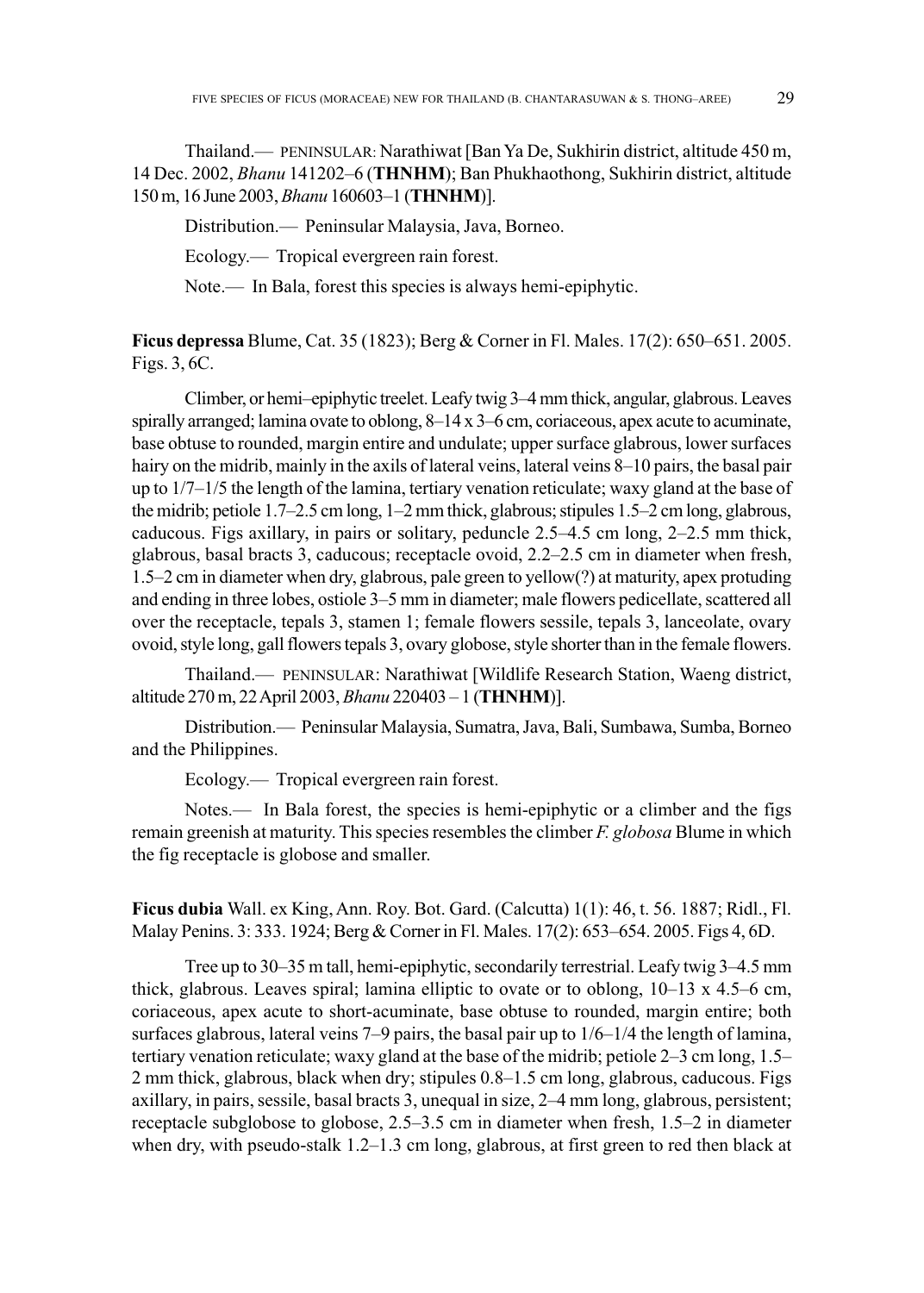

Figure 3. *Ficus depressa* Blume: A. branch with syconia; B. male flower; C. female flower; D. gall flower.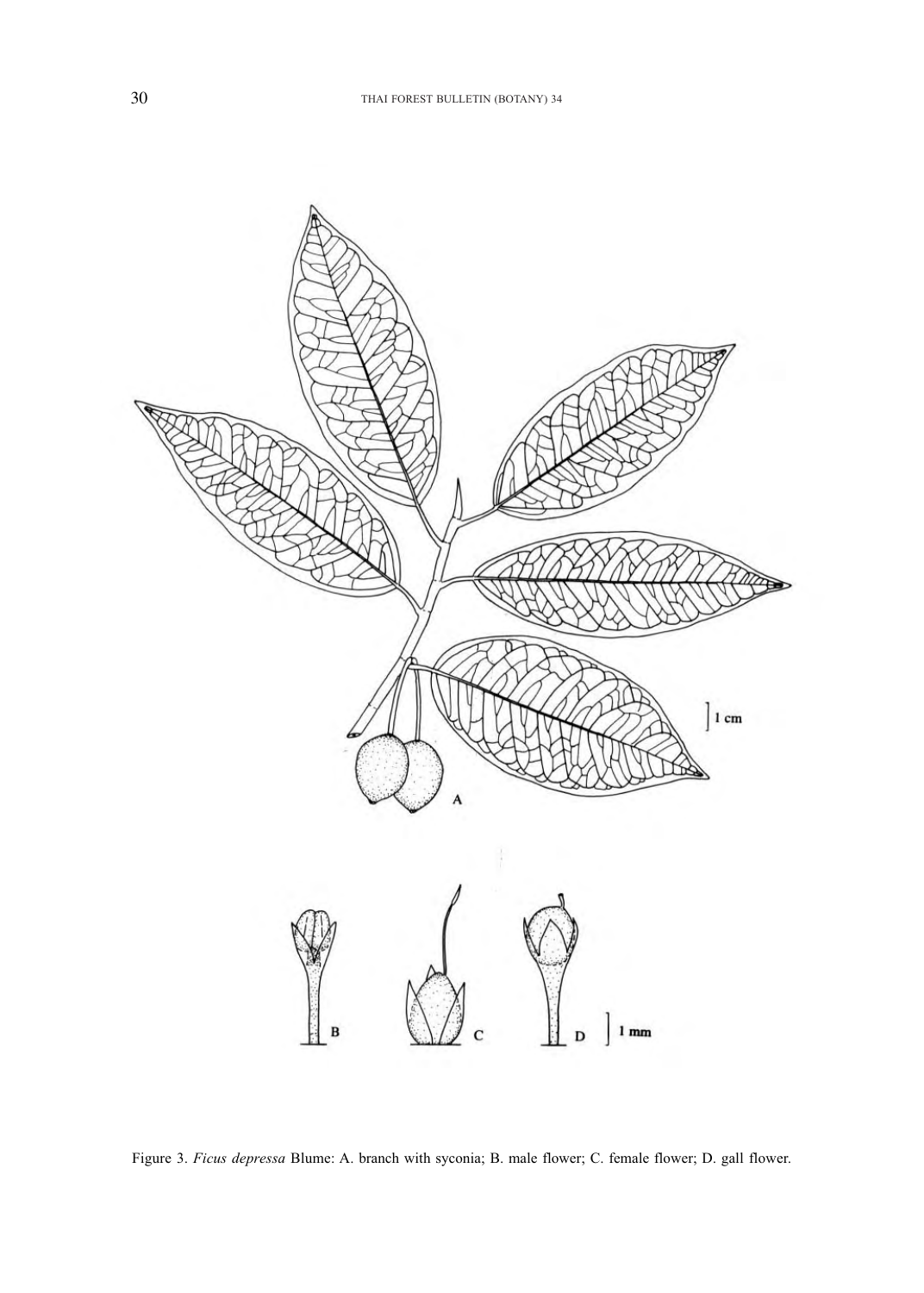maturity, apex concave, ostiole 2–3 mm in diameter; male flowers pedicellate, scattered all over the receptacle, tepals 3–4, stamen 1; female flowers usually sessile, tepals 3–4, ovary red-dotted; gall flowers pedicellate much longer than in the female flowers, style short.

Thailand.— PENINSULAR: Narathiwat [Ban Bala, Waeng district, altitude about 100 m, 7 Nov. 2002, *Bhanu* 071102–1 (**THNHM**); Ban Phu Khao Thong, Sukhirin district, altitude about 500 m, 23 April 2003, *Bhanu* 230403–2 (**THNHM**)].

Distribution.— Peninsular Malaysia (Penang to Singapore), Sumatra, Brunei, Sabah.

Ecology.— In tropical evergreen rain forest.

Notes.— In Bala forest, the species is always hemi-epiphytic and the figs finally turn black at maturity. *Ficus dubia* is similar to *F. kurzii* King but the receptacle of *F. dubia* is larger than that in *F. kurzii* (usually 1.5–2 cm in diameter when fresh).

#### FICUS subgenus SYCOMORUS section SYCOCARPUS

KEY TO THE NEWLY DISCOVERED SPECIES

|  | 1. Receptacle subglobose, longitudinally ridged                                                       | Ficus sp. A |
|--|-------------------------------------------------------------------------------------------------------|-------------|
|  | 1. Receptacle depressed subglobose to subpyriform, lateral bracts numerous, longitudinal ridge absent |             |
|  | 2. Lamina oblong to lanceolate, $25-35 \times 4-5$ cm, margin entire                                  | F. beccarii |
|  | 2. Lamina oblong $21-28 \times 8.5-11$ cm, margin (sub)entire to obscurely dentate                    | Ficus sp. B |
|  |                                                                                                       |             |

**Ficus beccarii** King in Ann. Roy. Bot. Gard. (Calcutta) 1(2): 102, t. 130. 1888. Fig. 5, 6E, 6F.

Tree up to 7 m. tall, terrestrial. Leafy twig 2–3 mm thick, densely cinnamomoustomentose. Leaves distichous; lamina oblong to lanceolate,  $25-35 \times 4-5$  cm, asymmetric to symmetric, chartaceous to subcoriaceous, apex caudate, the acumen filiform, base cuneate to rounded, margin entire; upper surface glabrescent, lower surface densely cinnamomousto brownish-tomentose on the veins, lateral veins  $7-9$  pairs, the basal pair up to  $1/8-1/6$ the length of the lamina; tertiary venation scalariform; waxy gland in the axils of the basal lateral vein on the broad side; petiole 0.5 cm. long, 1.5–2 mm thick, densely cinnamomoustomentose; stipules narrow, 3–4 cm long, caudate, cinnamomous- tomentose, persistent. Figs on slender leafless branches from the base of the trunk, usually up to 3–4 m long, forming roots, densely cinnamomous tomentose when young, glabrous when older, peduncle 1–2 mm long or sub-sessile; basal bracts 3, 1–2 mm long; receptacle depressed, subglobose to subpyriform, 1.5–2.5 cm in diameter when fresh, 1.3–1.5 cm in diameter when dry, lateral bracts numerous, densely yellowish- to brown-tomentose, apex convex to flat, ostiole 3–4 mm in diameter, surrounded by apical bracts, internal bristle absent; male flowers ostiolar, perianth saccate, stamen 1; gall flowers perianth absent, ovary ovate, stigma clavate; female flowers not seen.

Thailand.— PENINSULAR: Narathiwat [Ban Phu Khao Thong, Sukhirin district, altitude about 200 – 300 m, 18 Aug. 2003, *Bhanu* 180803–1 (**BKF**, **THNHM**)].

Distribution.— Peninsular Malaysia (Johore to Trengganu), Borneo.

Ecology.— Canopy gaps in tropical evergreen rain forest.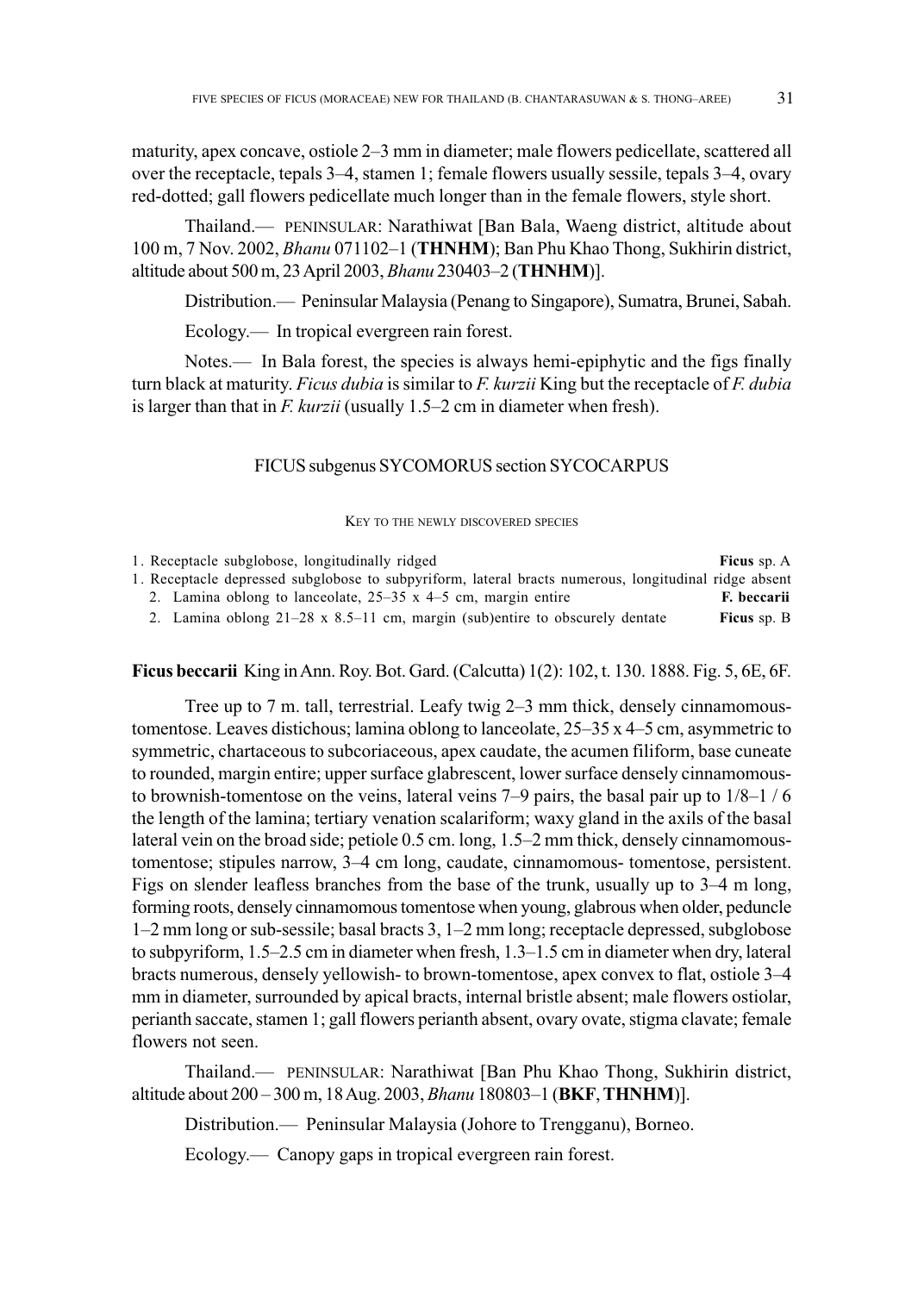

Figure 4. *Ficus dubia* Wall. ex King: A. branch with syconia; B. male flower; C. female flower; D. gall flower.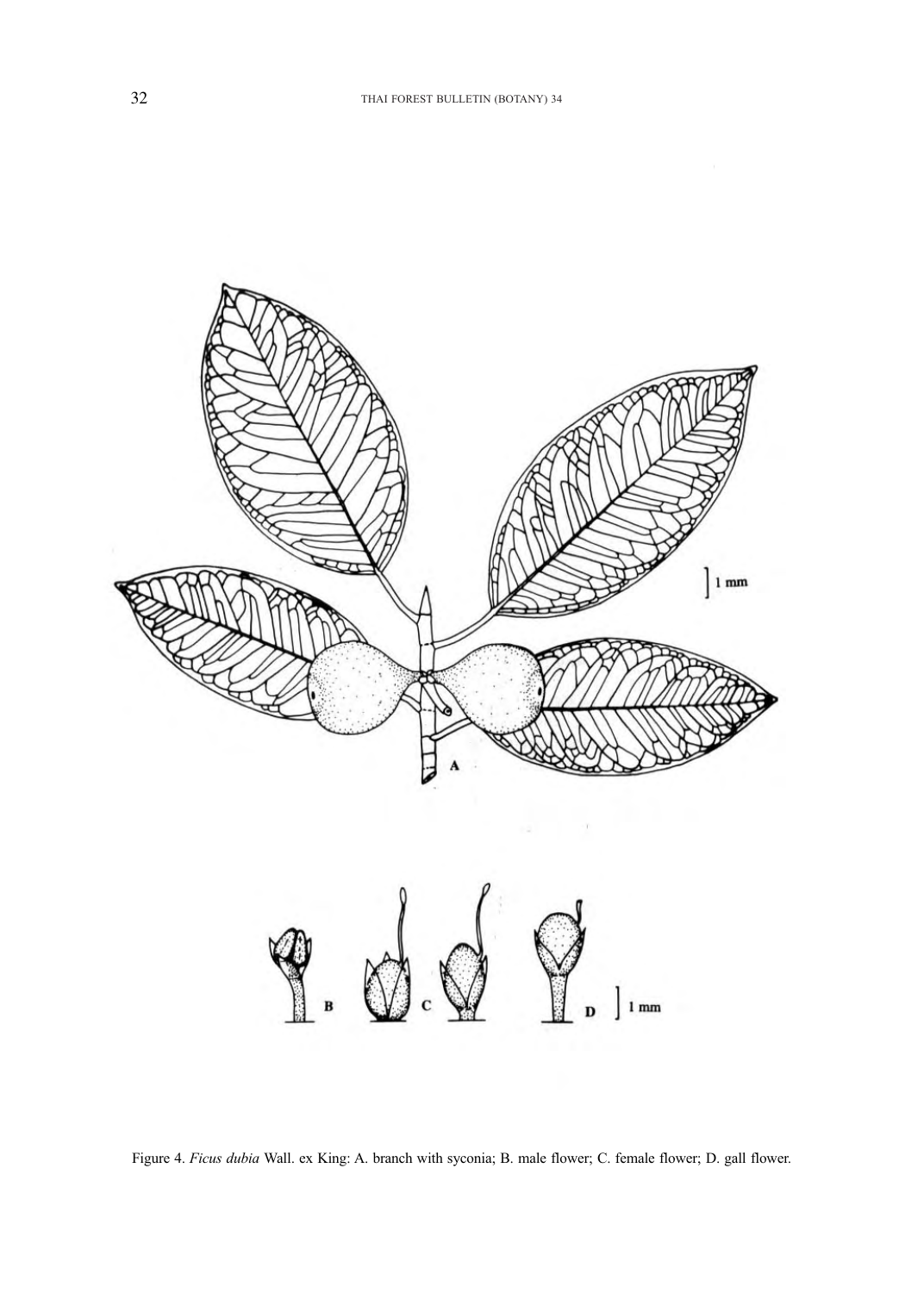

Figure 5. *Ficus beccarii* King: A. branch; B. stolon with syconia; C. male flower; D. gall flower.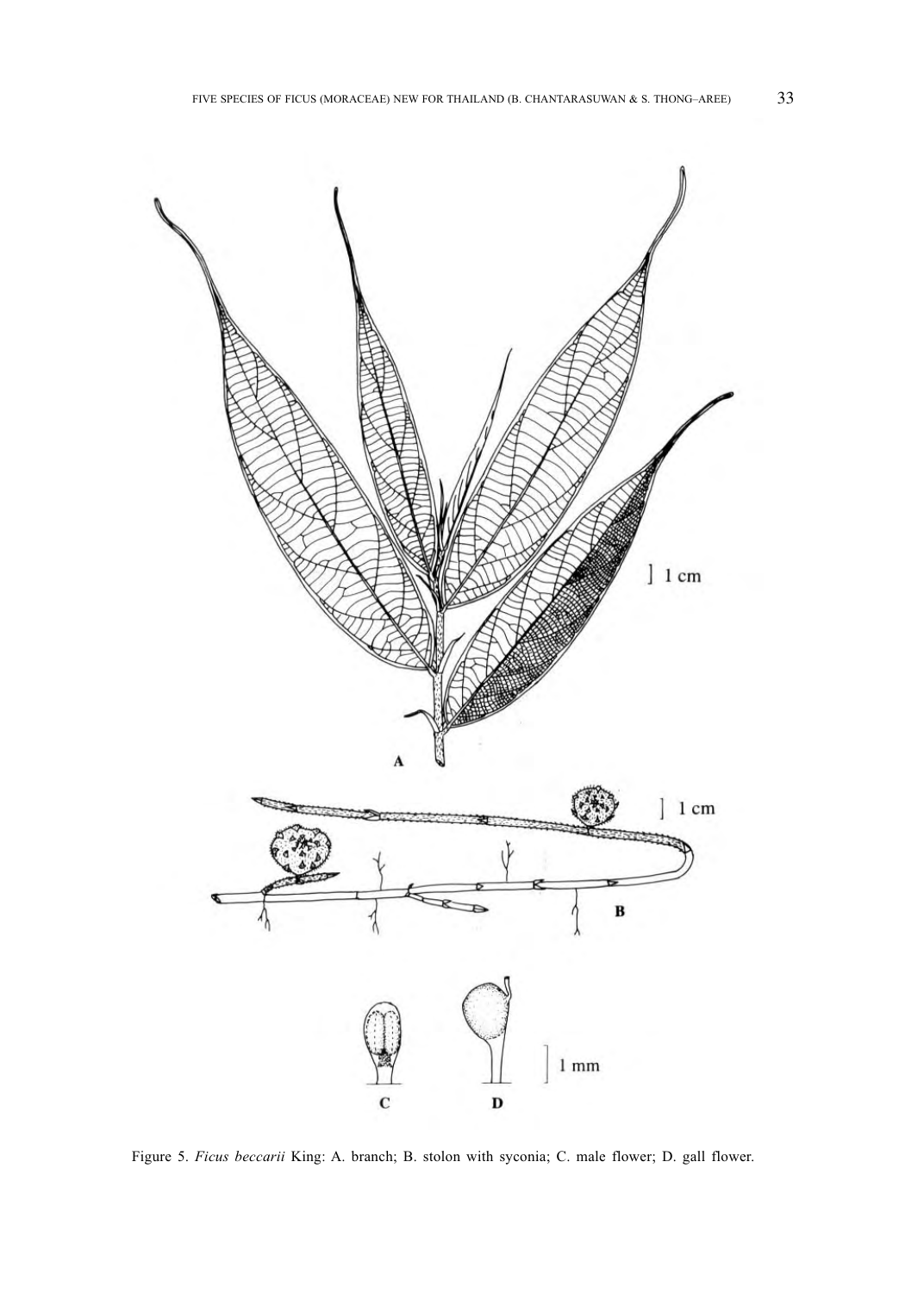

Figure 6. A. *Ficus araneosa* King; B. *F. binnendijkii* (Miq.) Miq.; C. *F. depressa* Blume; D. *F. dubia* Wall. ex King; E. syconia of *F. beccarii* King; F. branch of *F. beccarii* King.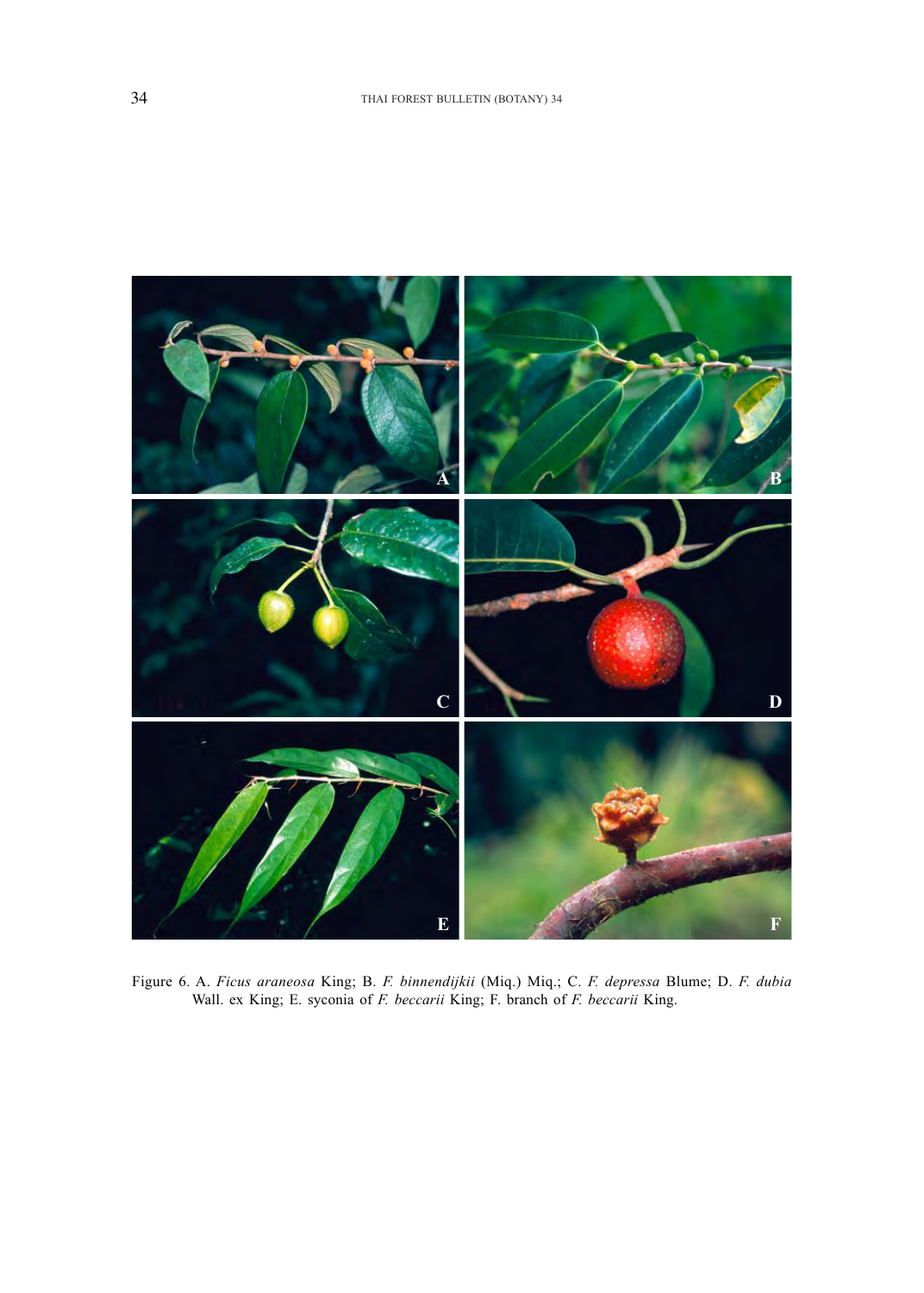## **Ficus** sp.A

Thailand.— PENINSULAR: Narathiwat [Ban Bala, Waeng district, altitude about 100–170 m, 20 Jan. 2003, *Bhanu* 200103–7 (**THNHM**)].

Ecology.— Canopy gaps in tropical evergreen rain forest.

## **Ficus** sp.B

Thailand.— PENINSULAR: Narathiwat [Ban Bala, Waeng district, altitude about 100–160 m, 20 Jan. 2003, *Bhanu* 200103–5 (**THNHM**)].

Ecology.— Canopy gaps in tropical evergreen rain forest or disturbed areas.

# **ACKNOWLEDGEMENTS**

This work was supported by the TRF/BIOTEC special program for Biodiversity Research and Training grant BRT R\_145012. We are most grateful to Mr. Jarujin Nabhitabhata, Miss Sumon Masuthon, Professor C.C. Berg and an anonymous referee for suggestions. Special thanks go to the staff of BKF for guidance. Thanks also to the staff of Hala – Bala Wildlife Research Station for assisting in the field work.

#### **REFERENCES**

Berg, C.C. (2003a). Flora Malesiana Precursor for the treatment of Moraceae 2: *Ficus* subgenus Pharmacosycea section Oreosycea. Blumea 48: 289–301. \_\_\_\_\_\_\_\_. (2003b). Flora Malesiana Precursor for the treatment of Moraceae 3: *Ficus* subgenus Ficus. Blumea 48: 529–550. \_\_\_\_\_\_\_\_. (2003c). Flora Malesiana Precursor for the treatment of Moraceae 4: *Ficus* subgenus Synoecia. Blumea 48: 551–571. \_\_\_\_\_\_\_\_. (2003d). Flora Malesiana Precursor for the treatment of Moraceae 5: *Ficus* subgenus Ficus. Blumea 48: 573–597. \_\_\_\_\_\_\_\_. (2004). Flora Malesiana Precursor for the treatment of Moraceae 6: *Ficus* subgenus Sycomorus. Blumea 49: 155–200. Berg, C.C. & Corner, E.J.H. (2005). Moraceae (Ficus). Flora Malesiana. 17(2): 1–727. Corner, E.J.H. (1960). Taxonomic Notes on *Ficus* Linn., Asia and Australasia. Section 5&6. The Gardens' Bulletin Singapore 18: 1–69. \_\_\_\_\_\_\_\_. (1961). Taxonomic notes on *Ficus* Linn., Asia and Australasia. Addendum. The Gardens' Bulletin Singapore 18: 83–97. \_\_\_\_\_\_\_\_. (1965). Check-list of *Ficus* in Asia and Australia with keys to identification. The Gardens' Bulletin Singapore 21: 1–196. King, G. (1887). The Species of Ficus of the Indo-Malayan and Chinese Countries. Part I. Palaeomorphe and Urostigma. Calcutta: 1–66. **\_\_\_\_\_\_\_\_\_\_\_.** (1888). The Species of Ficus of the Indo-Malayan and Chinese Countries. Part II. *Synoecia*, *Sycidium*, *Covellia*, *Eusyce* and *Neomorphe*. Calcutta: 67–177. Ridley, H.N. (1924). The Flora of the Malay Peninsula. Vol. III. London: L. Reeve & Co., Ltd. Pp. 325–350.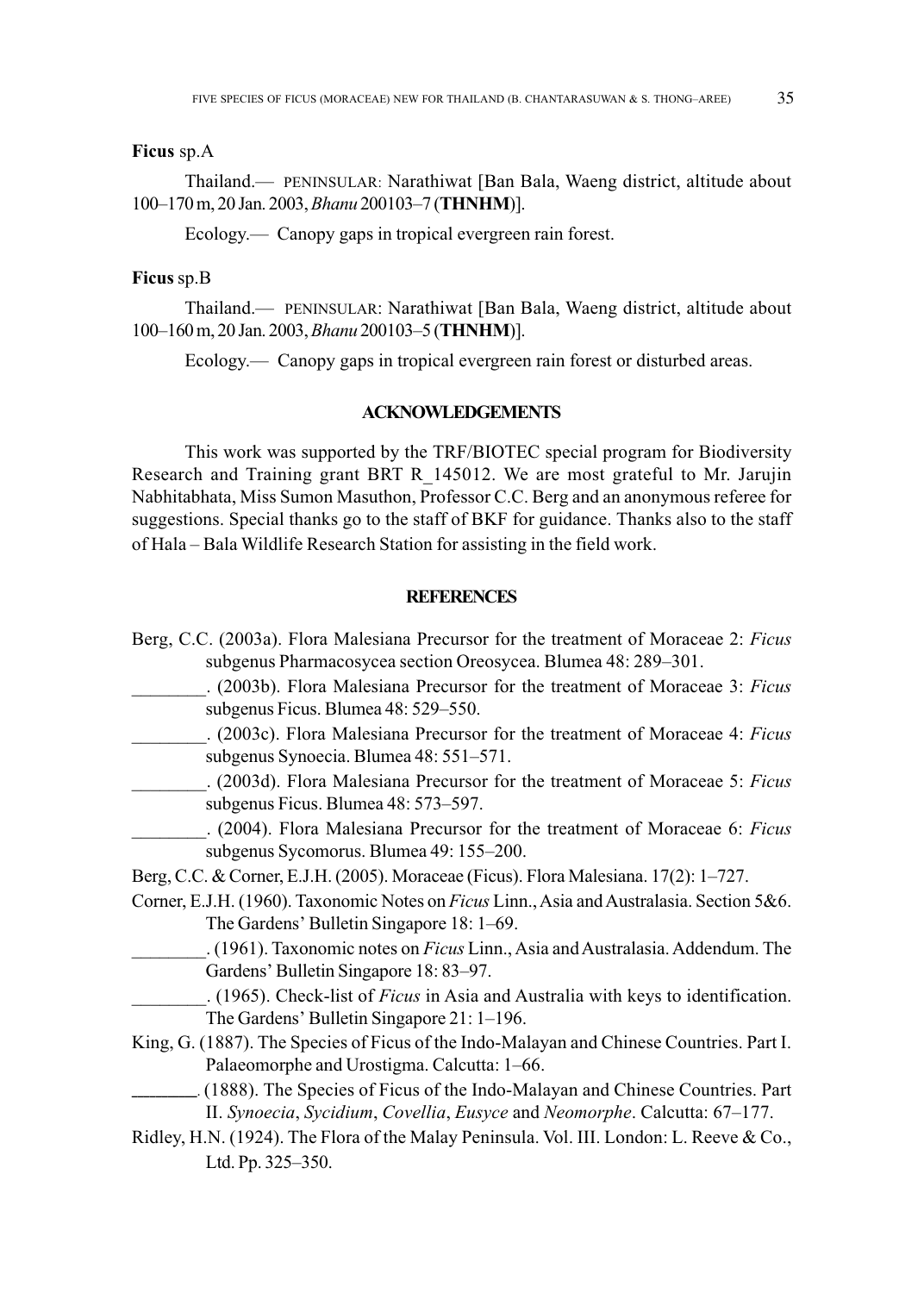| Subgenus      | Section    | Species                                                 |  |  |
|---------------|------------|---------------------------------------------------------|--|--|
| Urostigma     | Urostigma  | Ficus caulocarpa (Miq.) Miq.                            |  |  |
|               |            | F. virens Aiton                                         |  |  |
|               |            | <i>F. altissima</i> Blume                               |  |  |
|               |            | <i>F. annulata</i> Blume                                |  |  |
|               |            | F. benjamina L.                                         |  |  |
|               |            | F. binnendijkii (Miq.) Miq.                             |  |  |
|               |            | F. callophylla Blume                                    |  |  |
|               |            | F. consociata Blume                                     |  |  |
|               |            | <i>F. crassiramea</i> (Miq.) Miq. subsp.<br>crassiramea |  |  |
|               |            | F. cucurbitina King                                     |  |  |
|               |            | F. depressa Blume                                       |  |  |
|               |            | F. drupacea Thunb.                                      |  |  |
|               |            | F. dubia Wall. ex King                                  |  |  |
|               |            | F. globosa Blume                                        |  |  |
|               |            | F. kochummeniana C.C.Berg                               |  |  |
|               |            | F. microcarpa L.f.                                      |  |  |
|               |            | F. pellucidopunctata Griff.                             |  |  |
|               |            | F. pisocarpa Blume                                      |  |  |
|               |            | <i>F. stricta</i> (Miq.) Miq.                           |  |  |
|               |            | F. subgelderi Corner                                    |  |  |
|               |            | <i>F. subcordata</i> Blume                              |  |  |
|               |            | F. sumatrana Miq.                                       |  |  |
|               |            | <i>F. sundaica Blume</i>                                |  |  |
|               |            | F. xylophylla (Wall. ex Miq.) Miq.                      |  |  |
| Pharmacosycea | Oreosycea  | <i>F. callosa</i> Willd.                                |  |  |
|               |            | F. vasculosa Wall. ex Miq.                              |  |  |
|               |            | F. nervosa B. Heyne ex Roth subsp.                      |  |  |
|               |            | nervosa                                                 |  |  |
| Sycomorus     | Sycomorus  | F. racemosa L.                                          |  |  |
|               |            | <i>F. auriculata</i> Lour.                              |  |  |
|               |            | F. variegata Blume                                      |  |  |
|               | Hemicardia | F. semicordata Buch.-Ham. ex Sm.                        |  |  |
|               | Sycocarpus | F. beccarii King                                        |  |  |
|               |            | F. fistulosa Reinw                                      |  |  |
|               |            | F. hispida L.f.                                         |  |  |
|               |            | Ficus sp. A.                                            |  |  |
|               |            | Ficus sp. B.                                            |  |  |

| Table 1. List of Ficus in Hala-Bala Wildlife Sanctuary. Bolded text indicates species new |  |  |
|-------------------------------------------------------------------------------------------|--|--|
| to Thailand.                                                                              |  |  |